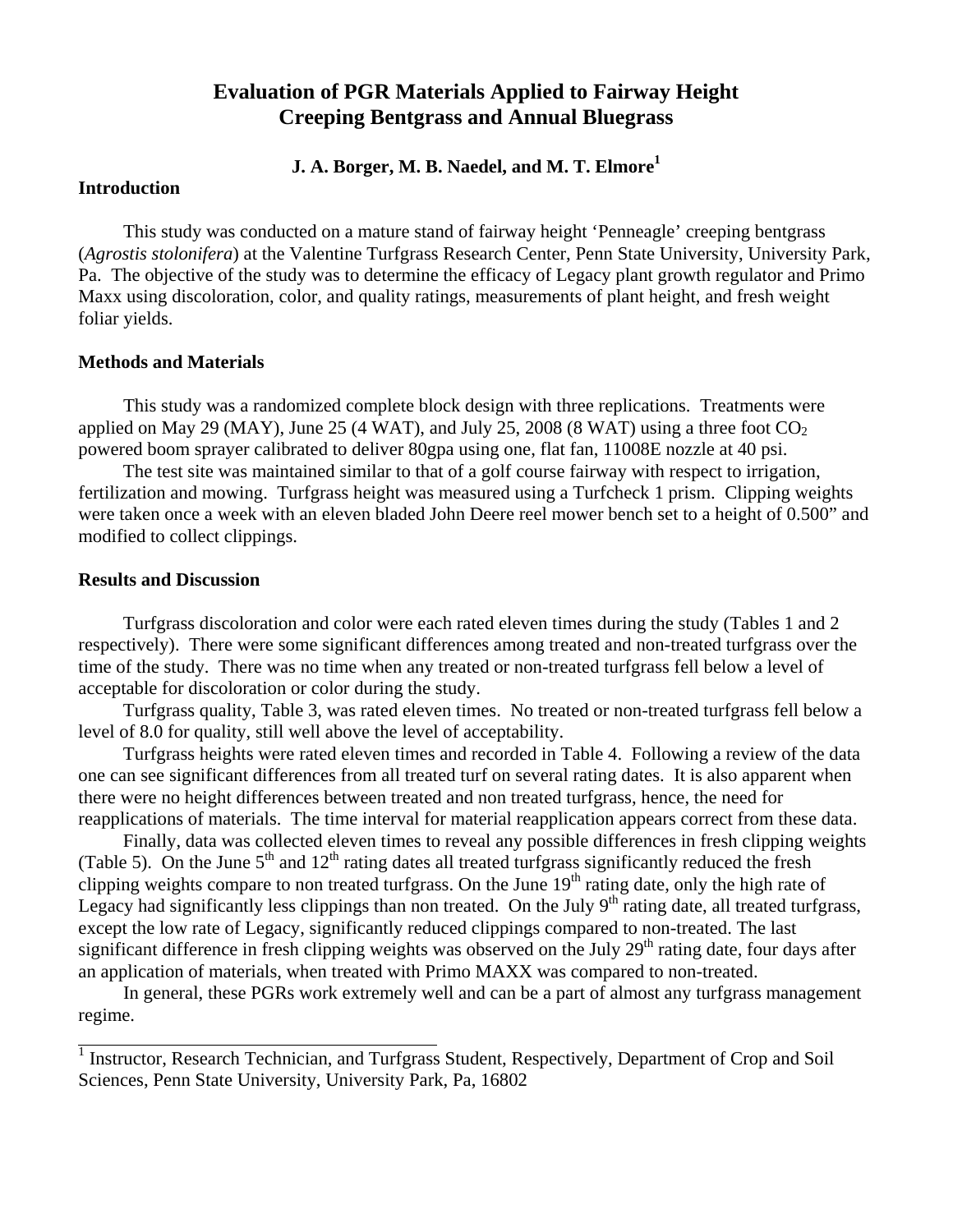| $\tilde{\phantom{a}}$<br><b>Treatment</b> | Form   | ້<br>Rate | Timing        |       |       | <b>Discoloration</b> |       |       |       |
|-------------------------------------------|--------|-----------|---------------|-------|-------|----------------------|-------|-------|-------|
|                                           |        | oz/A      |               | 6/5   | 6/12  | 6/19                 | 6/25  | 7/2   | 7/9   |
| <b>LEGACY</b>                             | .52MEC |           | $MAY/4/8$ WAT | 10.0a | 10.0a | 10.0a                | 10.0a | 10.0a | 10.0a |
| <b>LEGACY</b>                             | .52MEC |           | $MAY/4/8$ WAT | 10.0a | 10.0a | 10.0a                | 10.0a | 10.0a | 10.0a |
| <b>CHECK</b>                              |        |           |               | 8.5b  | 10.0a | 10.0a                | 10.0a | 10.0a | 10.0a |
| <b>LEGACY</b>                             | .52MEC | 20        | $MAY/4/8$ WAT | 8.2b  | 8.2b  | 7.3b                 | 10.0a | 10.0a | 10.0a |
| PRIMO MAXX                                | IMEC   |           | MAY/4/8 WAT   | 9.5a  | 10.0a | 10.0a                | 10.0a | 10.0a | 10.0a |

Table 1. Turfgrass discoloration ratings on a scale of 0-10 where  $0 =$  brown turf, 7= acceptable, and 10 = no discoloration, taken in 2008.

1 - Means followed by same letter do not significantly differ (P= 0.05 Duncan's New MRT)

Table 1 (continued). Turfgrass discoloration ratings on a scale of 0-10 where  $0 =$  brown turf, 7= acceptable, and 10 = no discoloration, taken in 2008.

| <b>Treatment</b> | Form        | Rate | Timing        | <b>Discoloration</b> |       |       |       |       |  |  |
|------------------|-------------|------|---------------|----------------------|-------|-------|-------|-------|--|--|
|                  |             | oz/A |               | 7/16                 | 7/23  | 7/29  | 8/13  | 8/20  |  |  |
| <b>LEGACY</b>    | 1.52MEC     |      | $MAY/4/8$ WAT | 10.0a                | 10.0a | 10.0a | 10.0a | 10.0a |  |  |
| <b>LEGACY</b>    | .52MEC      |      | $MAY/4/8$ WAT | 10.0a                | 10.0a | 10.0a | 10.0a | 10.0a |  |  |
| <b>CHECK</b>     |             |      |               | 10.0a                | 10.0a | 10.0a | 10.0a | 10.0a |  |  |
| <b>LEGACY</b>    | .52MEC      | 20   | $MAY/4/8$ WAT | 10.0a                | 10.0a | 10.0a | 10.0a | 10.0a |  |  |
| PRIMO MAXX       | <b>IMEC</b> |      | $MAY/4/8$ WAT | 10.0a                | 10.0a | 10.0a | 10.0a | 10.0a |  |  |
|                  |             |      |               |                      |       |       |       |       |  |  |

1 - Means followed by same letter do not significantly differ (P= 0.05 Duncan's New MRT)

| <b>Table 2.</b> Turfgrass color ratings on a scale of 0-9 where $0 =$ poor color, $6 =$ acceptable, and $9 =$ dark green color, taken in 2008. |  |  |
|------------------------------------------------------------------------------------------------------------------------------------------------|--|--|
|                                                                                                                                                |  |  |

| ັ<br><b>Treatment</b> | Form   | ັ<br>Rate | Timing        |      |       | $\bf Color$ |      |      |      |  |
|-----------------------|--------|-----------|---------------|------|-------|-------------|------|------|------|--|
|                       |        | oz/A      |               | 6/5  | 6/12  | 6/19        | 6/25 | 7/2  | 7/9  |  |
| <b>LEGACY</b>         | .52MEC |           | $MAY/4/8$ WAT | 8.5a | 8.8ab | 9.0a        | 8.7a | 9.0a | 8.5b |  |
| <b>LEGACY</b>         | .52MEC |           | $MAY/4/8$ WAT | 8.5a | 8.8ab | 9.0a        | 9.0a | 9.0a | 9.0a |  |
| <b>CHECK</b>          |        |           |               | 8.3a | 8.5b  | 8.8a        | 8.7a | 8.3b | 8.2c |  |
| <b>LEGACY</b>         | .52MEC | 20        | $MAY/4/8$ WAT | 8.0b | 9.0a  | 9.0a        | 9.0a | 9.0a | 9.0a |  |
| PRIMO MAXX            | 1MEC   |           | $MAY/4/8$ WAT | 8.3a | 8.7ab | 8.7a        | 8.8a | 9.0a | 9.0a |  |

**Table 2 (continued).** Turfgrass color ratings on a scale of 0-9 where 0 = poor color, 6= acceptable, and 9 = dark green color, taken in 2008.

| <b>Treatment</b> | Form   | Rate | Timing<br>-Color |      |                   |      |      |      |
|------------------|--------|------|------------------|------|-------------------|------|------|------|
|                  |        | oz/A |                  | 7/16 | 7/23              | 7/29 | 8/13 | 8/20 |
| <b>LEGACY</b>    | .52MEC |      | $MAY/4/8$ WAT    | 8.7b | 8.5bc             | 8.8a | 9.0a | 8.8a |
| <b>LEGACY</b>    | .52MEC |      | $MAY/4/8$ WAT    | 9.0a | 8.5 <sub>bc</sub> | 9.0a | 9.0a | 9.0a |
| <b>CHECK</b>     |        |      |                  | 8.2c | 8.3c              | 8.5b | 8.5b | 8.5b |
| <b>LEGACY</b>    | .52MEC | 20   | $MAY/4/8$ WAT    | 9.0a | 9.0a              | 9.0a | 9.0a | 9.0a |
| PRIMO MAXX       | 1 MEC  |      | $MAY/4/8$ WAT    | 9.0a | 8.8ab             | 9.0a | 9.0a | 9.0a |
|                  |        |      |                  |      |                   |      |      |      |

1 - Means followed by same letter do not significantly differ (P= 0.05 Duncan's New MRT)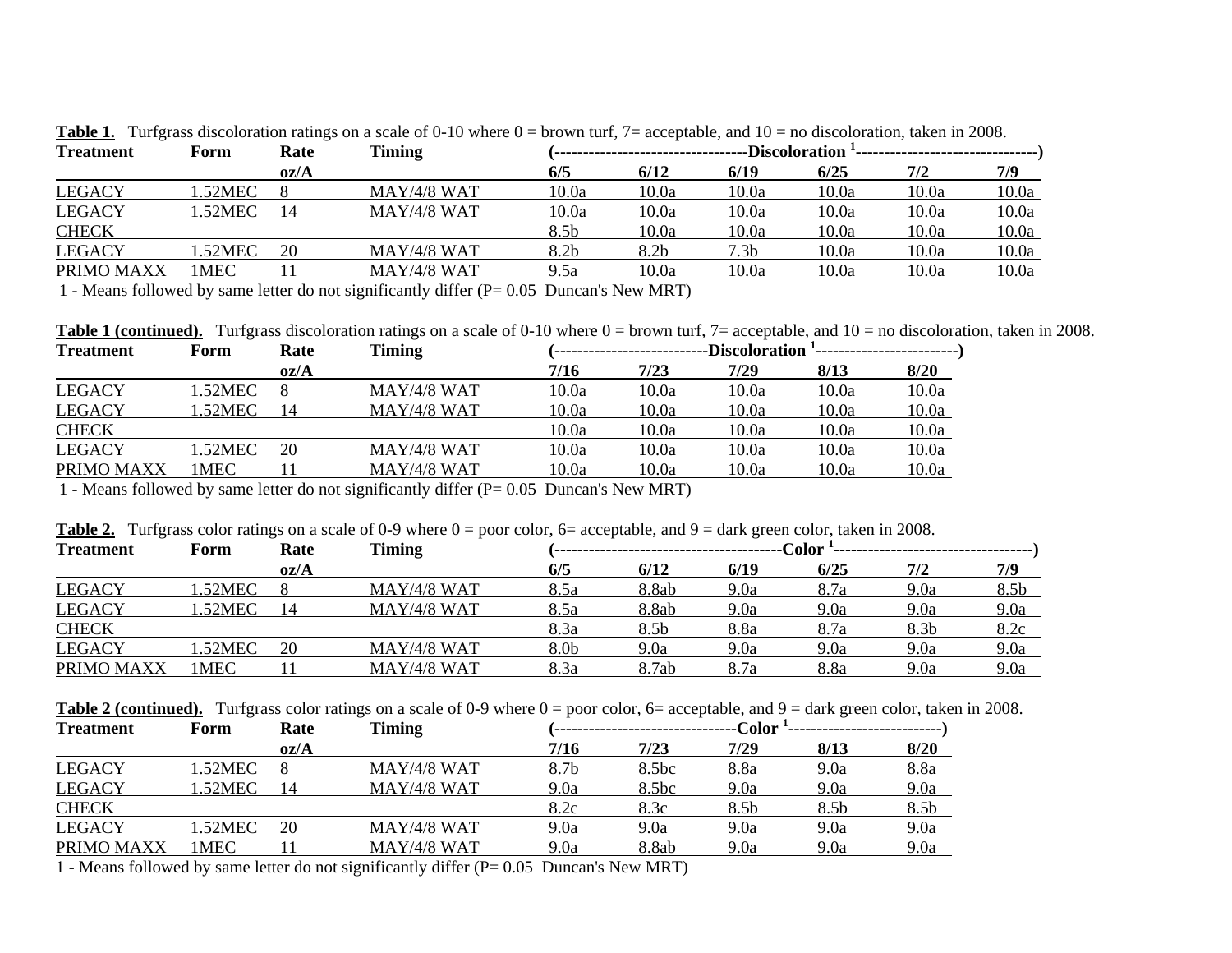| <b>Treatment</b> | Form        | Rate | <b>Timing</b> |      |      |       |       |      |      |
|------------------|-------------|------|---------------|------|------|-------|-------|------|------|
|                  |             | oz/A |               | 6/5  | 6/12 | 6/19  | 6/25  | 7/2  | 7/9  |
| <b>LEGACY</b>    | .52MEC      |      | $MAY/4/8$ WAT | 8.5a | 8.5a | 8.8a  | 8.5ab | 9.0a | 8.5a |
| <b>LEGACY</b>    | .52MEC      |      | $MAY/4/8$ WAT | 8.3a | 8.7a | 8.8a  | 8.5ab | 8.8a | 8.8a |
| <b>CHECK</b>     |             |      |               | 8.3a | 8.3a | 8.3ab | 8.3b  | 8.2b | 8.0b |
| <b>LEGACY</b>    | .52MEC      | 20   | $MAY/4/8$ WAT | 8.2a | 8.0b | 8.0b  | 8.8a  | 8.7a | 8.7a |
| PRIMO MAXX       | <b>IMEC</b> |      | $MAY/4/8$ WAT | 8.3a | 8.5a | 8.2b  | 8.7ab | 9.0a | 8.8a |

**Table 3.** Turfgrass quality ratings on a scale of 0-9 where  $0 =$  poor quality,  $6=$  acceptable, and  $9=$  excellent quality, taken in 2008.

1 - Means followed by same letter do not significantly differ (P= 0.05 Duncan's New MRT)

Table 3 (continued). Turfgrass quality ratings on a scale of 0-9 where  $0 =$  poor quality, 6= acceptable, and 9 = excellent quality, taken in 2008.

| Form    | Rate | Timing        | -Quality |       |      |      |       |
|---------|------|---------------|----------|-------|------|------|-------|
|         | oz/A |               | 7/16     | 7/23  | 7/29 | 8/13 | 8/20  |
| .52MEC  |      | $MAY/4/8$ WAT | 8.5a     | 8.3ab | 8.5a | 8.5a | 8.5ab |
| 1.52MEC |      | $MAY/4/8$ WAT | 8.7a     | 8.5a  | 8.8a | 8.5a | 8.8a  |
|         |      |               | 8.0b     | 8.0b  | 8.5a | 8.5a | 8.2b  |
| .52MEC  | 20   | $MAY/4/8$ WAT | 8.8a     | 8.7a  | 8.8a | 8.5a | 8.8a  |
| 1 MEC   |      | $MAY/4/8$ WAT | 8.8a     | 8.3ab | 8.5a | 8.5a | 8.7a  |
|         |      |               |          |       |      |      |       |

1 - Means followed by same letter do not significantly differ (P= 0.05 Duncan's New MRT)

|  |  | Table 4. Height ratings (in inches) of fairway height creeping bentgrass and annual bluegrass, taken in 2008. |
|--|--|---------------------------------------------------------------------------------------------------------------|
|  |  |                                                                                                               |

| $\overline{\phantom{0}}$<br><b>Treatment</b> | $\sim$<br>Form | Rate | ັ<br>$\overline{\phantom{0}}$<br>$\overline{\phantom{0}}$<br><b>Timing</b> | Height            |                    |       |       |                   |                   |  |
|----------------------------------------------|----------------|------|----------------------------------------------------------------------------|-------------------|--------------------|-------|-------|-------------------|-------------------|--|
|                                              |                | oz/A |                                                                            | 6/5               | 6/12               | 6/19  | 6/25  | 7/2               | 7/9               |  |
| <b>LEGACY</b>                                | .52MEC         |      | $MAY/4/8$ WAT                                                              | 0.37b             | 0.37 <sub>bc</sub> | 0.39a | 0.44a | 0.44 <sub>b</sub> | 0.41a             |  |
| <b>LEGACY</b>                                | .52MEC         | 14   | $MAY/4/8$ WAT                                                              | 0.36 <sub>b</sub> | 0.38bc             | 0.37a | 0.43a | 0.44 <sub>b</sub> | 0.38ab            |  |
| <b>CHECK</b>                                 |                |      |                                                                            | 0.44a             | 0.46a              | 0.38a | 0.46a | 0.52a             | 0.38ab            |  |
| <b>LEGACY</b>                                | .52MEC         | 20   | $MAY/4/8$ WAT                                                              | 0.37 <sub>b</sub> | 0.32c              | 0.36a | 0.44a | 0.44 <sub>b</sub> | 0.37 <sub>b</sub> |  |
| PRIMO MAXX                                   | IMEC           |      | $MAY/4/8$ WAT                                                              | 0.38b             | 0.39 <sub>b</sub>  | 0.39a | 0.44a | 0.43b             | 0.41ab            |  |

1 - Means followed by same letter do not significantly differ (P= 0.05 Duncan's New MRT)

**Table 4.** Height ratings (in inches) of fairway height creeping bentgrass and annual bluegrass, taken in 2008.

| <b>Treatment</b> | Form   | Rate | Timing        |       |        | -Height           |                   |       |
|------------------|--------|------|---------------|-------|--------|-------------------|-------------------|-------|
|                  |        | oz/A |               | 7/16  | 7/23   | 7/29              | 8/13              | 8/20  |
| <b>LEGACY</b>    | .52MEC |      | $MAY/4/8$ WAT | 0.48a | 0.46ab | 0.42 <sub>b</sub> | 0.42ab            | 0.46a |
| <b>LEGACY</b>    | .52MEC |      | $MAY/4/8$ WAT | 0.48a | 0.47ab | 0.44ab            | 0.44a             | 0.50a |
| <b>CHECK</b>     |        |      |               | 0.51a | 0.49a  | 0.46a             | 0.46a             | 0.47a |
| <b>LEGACY</b>    | .52MEC | 20   | $MAY/4/8$ WAT | 0.46a | 0.49a  | 0.44ab            | 0.39 <sub>b</sub> | 0.50a |
| PRIMO MAXX       | 1MEC   |      | $MAX/4/8$ WAT | 0.44a | 0.44b  | 0.42ab            | 0.42ab            | 0.48a |

1 - Means followed by same letter do not significantly differ (P= 0.05 Duncan's New MRT)